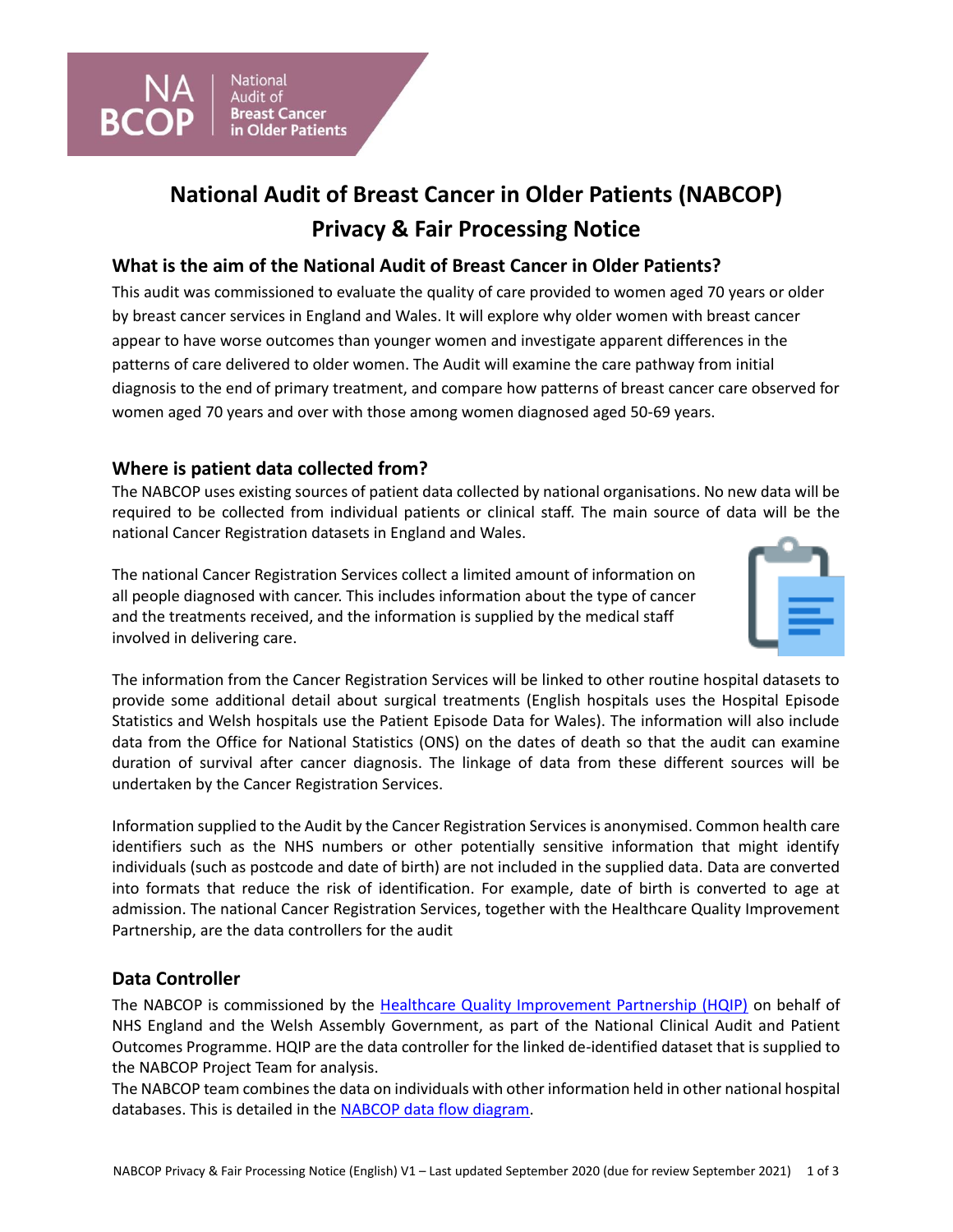

National Audit of **Breast Cancer** in Older Patients

The data controllers for the individual national datasets are:

- Public Health England for the cancer information on English patients
- Wales Cancer Network for the cancer information on Welsh patients
- Office for National Statistics for the death register
- Public Health England for the data on chemotherapy and radiotherapy
- NHS Digital for the English hospital data (Hospital Episode Statistics, HES)

## **Legal basis for processing personal data**

The NABCOP has approval for processing health care information under Section 251 (reference number: 16/CAG/0079) for all patients over the age of 50 diagnosed with breast cancer in England and Wales. More information on section 251 is available here: [http://www.hra.nhs.uk/about-the-hra/our](http://www.hra.nhs.uk/about-the-hra/our-committees/section-251/what-is-section-251/)[committees/section-251/what-is-section-251/](http://www.hra.nhs.uk/about-the-hra/our-committees/section-251/what-is-section-251/)

## **Patient confidentiality and level of data collected**



The patient-level information received and managed by the NABCOP team is treated as confidential. We analysing the data to produce the information on patient care and outcomes, the NABCOP team use de-identified data and so individual patients are not identifiable.

The audit is also careful when publishing information to include graphs or tables that do not allow individuals to be identified. To ensure this, the Audit follows guidelines on publishing statistics issued by the Office for National Statistics – [Review of the](https://www.google.co.uk/url?sa=t&rct=j&q=&esrc=s&source=web&cd=1&ved=0ahUKEwjM7tG3sZnbAhWGORQKHVW4AS8QFggnMAA&url=https%3A%2F%2Fwww.ons.gov.uk%2Ffile%3Furi%3D%2Fmethodology%2Fmethodologytopicsandstatisticalconcepts%2Fdisclosurecontrol%2Fhealthstatistics%2Fconfidentialityguidanctcm77181864.pdf&usg=AOvVaw36ovCQvenLdy4hzb_W_WGU)  [Dissemination of Health Statistics: Confidentiality Guidance.](https://www.google.co.uk/url?sa=t&rct=j&q=&esrc=s&source=web&cd=1&ved=0ahUKEwjM7tG3sZnbAhWGORQKHVW4AS8QFggnMAA&url=https%3A%2F%2Fwww.ons.gov.uk%2Ffile%3Furi%3D%2Fmethodology%2Fmethodologytopicsandstatisticalconcepts%2Fdisclosurecontrol%2Fhealthstatistics%2Fconfidentialityguidanctcm77181864.pdf&usg=AOvVaw36ovCQvenLdy4hzb_W_WGU)

#### **Management of patient data by the NABCOP team**

The NABCOP team are based at the Royal College of Surgeons of England (RCS). The RCS conforms to the General Data Protection Regulation (GDPR) and other legislation that relates to the collection and use of patient data. The RCS has strict security measures in place to safeguard the use and storage of de-identified patient-level information, which is handled in accordance with the GDPR. All de-identified data extracts are stored on a password protected encrypted server at the RCS with restricted access to named analysts in the NABCOP project team.

#### **Who we share data with?**

The NABCOP only shares patient-level data following a strict governance procedure to ensure compliance with the General Data Protection Regulation (GDPR). Researchers may apply to the NABCOP Data Controller (HQIP) if they want to use the patient data for a research study. These requests undergo a [stringent approvals process as outlined by HQIP.](https://www.hqip.org.uk/national-programmes/accessing-ncapop-data/)



#### **What if I do not want my information used by the Audit?**

The [National Cancer Registration and Analysis Service \(NCRAS\)](https://www.ndrs.nhs.uk/) in England and the Wales Cancer Network are allowed to collect data on patients diagnosed with cancer. [Information about how patients can opt](https://www.nabcop.org.uk/resources/information-cancer-registration/)[out of data collection is provided.](https://www.nabcop.org.uk/resources/information-cancer-registration/)